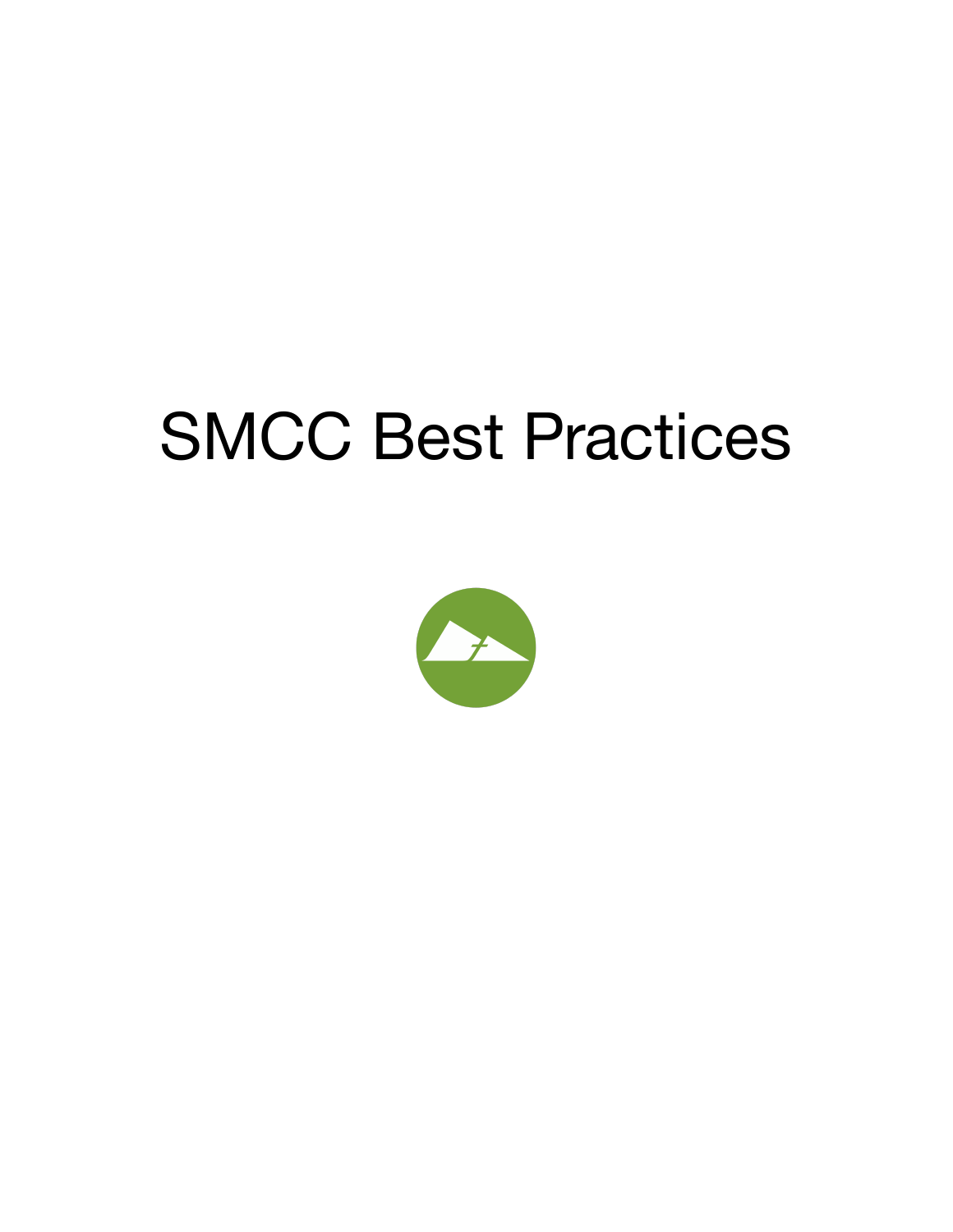# Table of Contents:

| Introduction                         | - 3   |
|--------------------------------------|-------|
| • Administration Best Practices      | $-4$  |
| • Assimilation Best Practices        | $-6$  |
| <b>Guest Services Best Practices</b> | $-7$  |
| • Hosting Best Practices             | - 9   |
| • Small Group Best Practices         | $-11$ |
| • SMCC Kids Best Practices           | $-13$ |
| • SMCC Students Best Practices       | $-17$ |
| <b>Worship Best Practices</b>        | - 21  |
|                                      |       |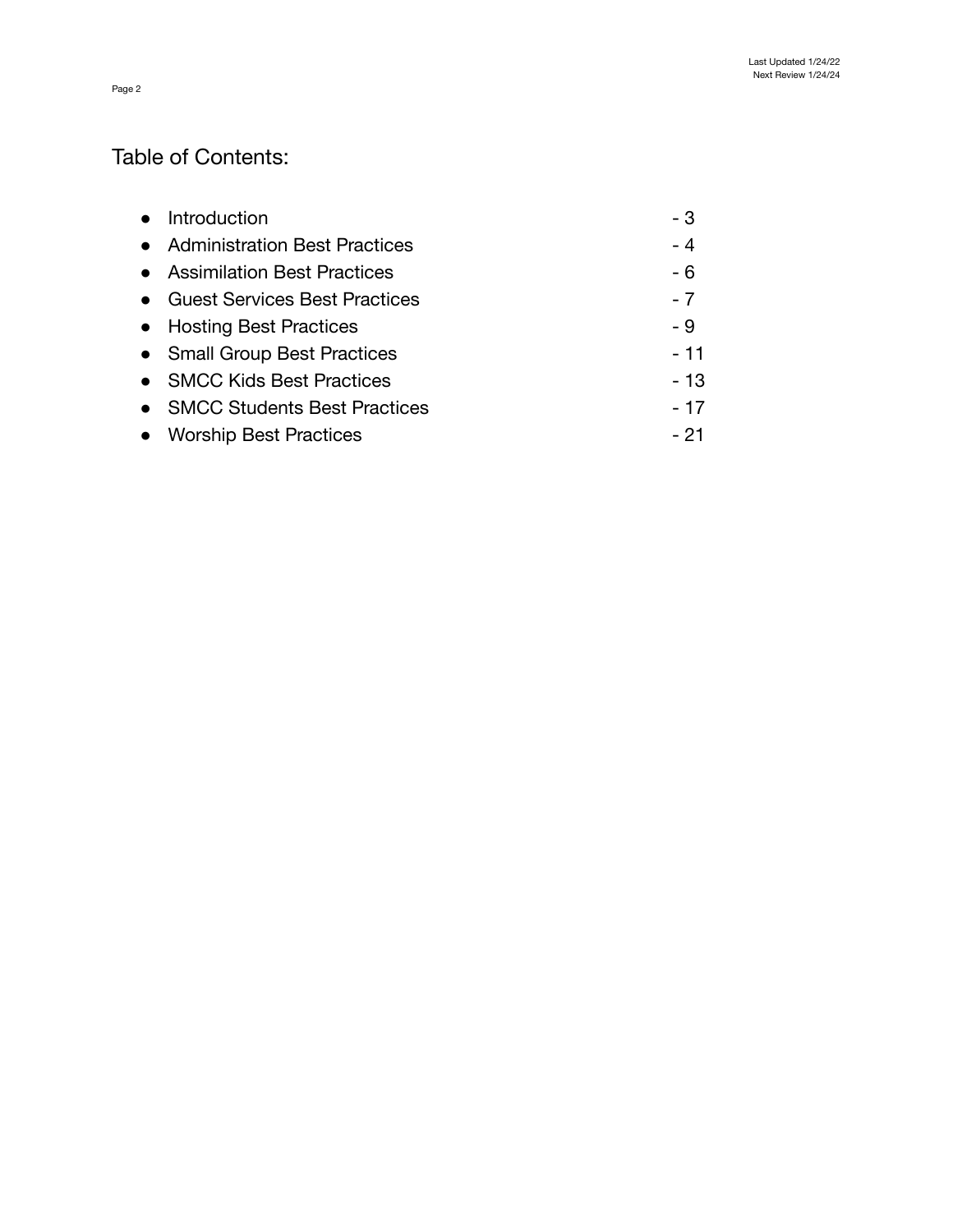# **Introduction**

At SMCC, we value environments and excellence. This value stems from a desire to have guests engage with hopeful and helpful content in all of our environments across Utah.

Along those same lines, we do not control people, but rather, we control environments. One of the ways that we best control environments is by having best practices.

In this document, each department or ministry is outlined with its own set of best practices that relates to each environment. In order to have a thriving, growing, and vibrant ministry, we believe these best practices should be followed at all of our campuses at SMCC.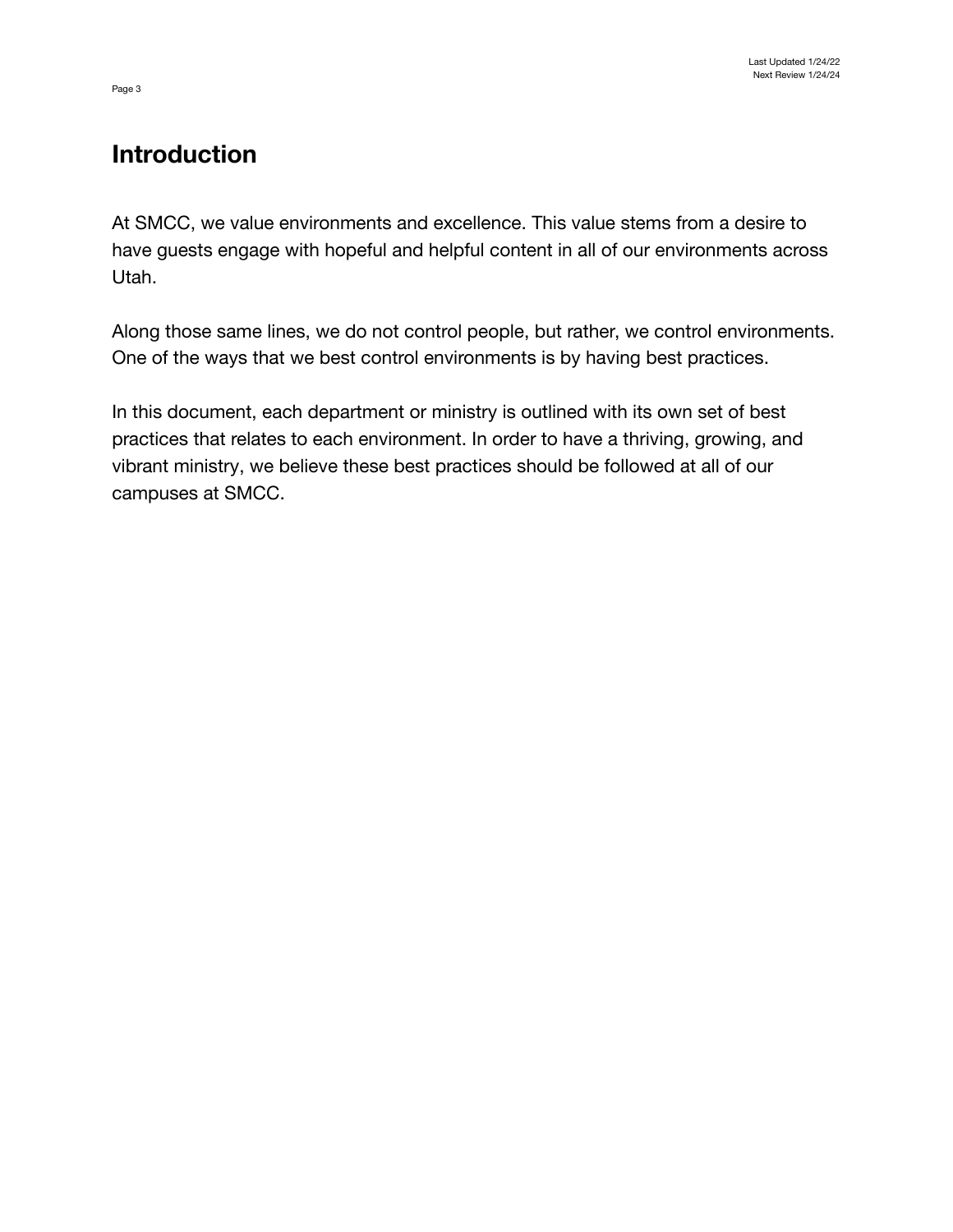# **SMCC Administration Best Practices**

SMCC Administration exists to support the efforts of the pastors, ministries, and attendees of SMCC toward the overall mission of helping as many people as possible become fully devoted, fully delighted followers of Jesus Christ.

#### **Values**

- Thorough and accurate communication, both written and verbal
- Accuracy in print, both on the web and in all hard copies we provide
- Providing an excellent product.
- Sensitivity to others in all conversations, graphic design, and publications, never assuming the audience's background (faith)
- Compliance to processes and willing to change, improve, revise these processes as ministries grow and change

## **Expectations**

- All product that leaves the office will be done in a professional manner with the primary focus being to ensure it promotes the SMCC Mission Statement and provides all information necessary
- Communication with visitors, callers, and other staff ministry leaders will be professional, consistent and caring.
- We are all "we." We are a team. There is no "us vs them" mentality.
- We over communicate to ensure we are providing the best product possible.
- Depending on need, be prepared to engage on Sunday mornings with those who attend. Be

knowledgeable about events coming up so as to be able to share accurate information with those who have questions.

# **PCO Planning Event Forms**

- We expect to receive the PCO Resources Requests 6 weeks prior to the start of promotion.
- Events will reflect the interests and needs of the target audience instead of a one-size-fits-all approach.
- We expect that PCO will adequately describe all the event details. Some good questions to ask while completing the PCO Resource Request: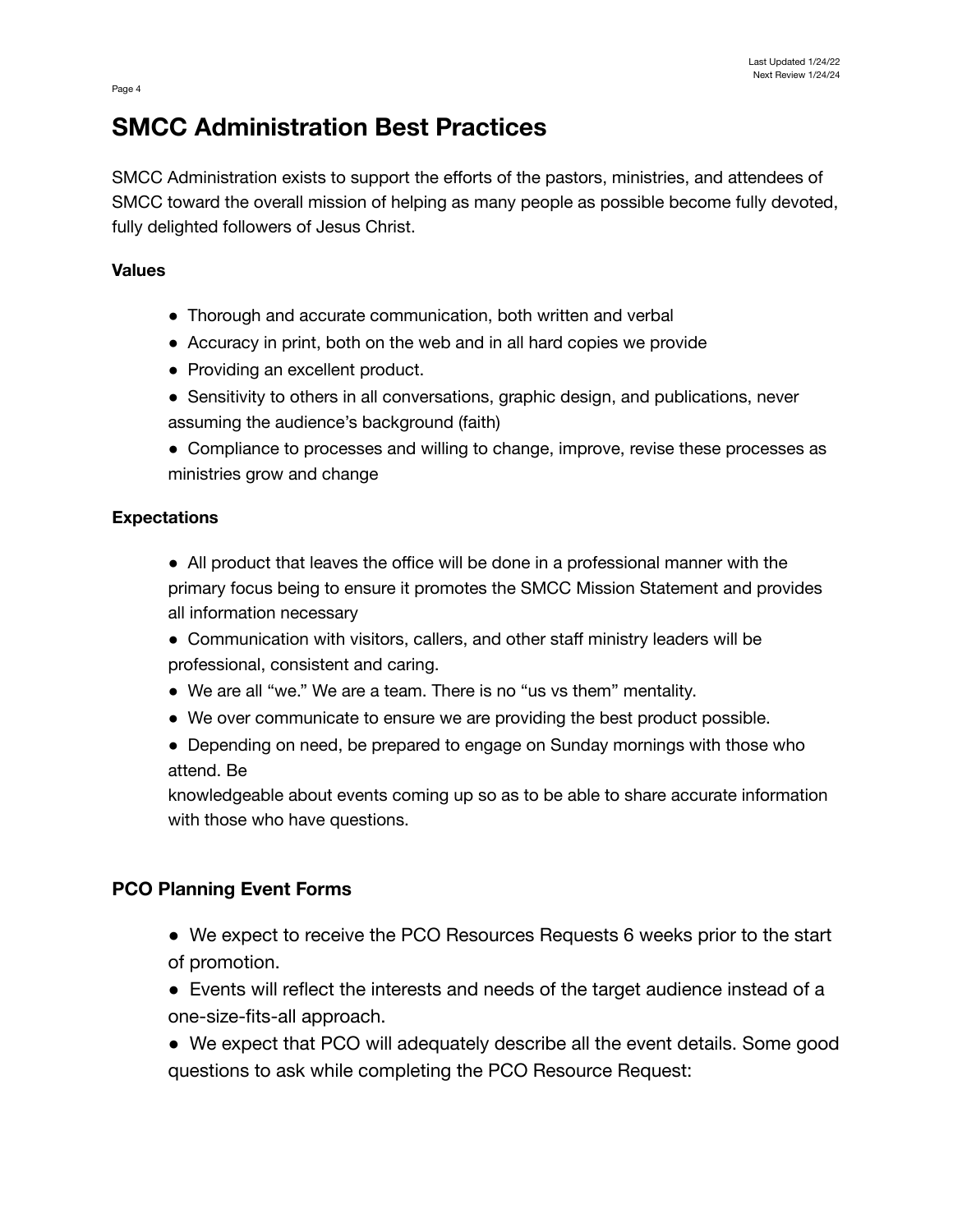- Does the title immediately tell what the event is and who is invited? Ex. "Women's Bible Study"
- Is this event for guests? Does the verbiage make sense to a guest?
- Who/What/When/Where?
- Cost? Bring anything special?
- Is childcare needed? Calendar conflicts? Etc.

● If you have a question on how to fill out the PCO Resource Request, ask for assistance. Incomplete/inadequate information may result in less promotion than originally requested or none at all. CST will always do its best to work with you.

#### **Rentals, Weddings, and Funerals**

• Please refer to the Google Drive Folder for access to information regarding rental fees of SMCC properties. This includes utilizing the space for weddings, funerals, and for-profit rentals outside of SMCC Programming.

• At SMCC, we want to make our space available if possible. The Administrator will partner with the Campus Pastor to help coordinate schedules, handle contracts, and create the best environment for those using the space. This may also include coordinating with outside vendors.

#### **Other Admin Responsibilities**

● Each campus may have different schedules and flows of the work week. The Admin should make sure to coordinate with their supervisor as to when various tasks are done. These tasks may include, but are not limited to, organizing connect cards to the proper workflow, sending out communication, Sunday prep for campus, collecting offerings, cleaning up hospitality areas, etc.

• Any purchasing or restocking of ministry areas may come through the admin. Be in communication with the Campus Pastor and other staff in order to provide any materials needed.

• The admin is the gatekeeper of each campus' schedule. Be sure to coordinate with ministry leads to ensure they are also taking a peek at the calendar so no event is double booked.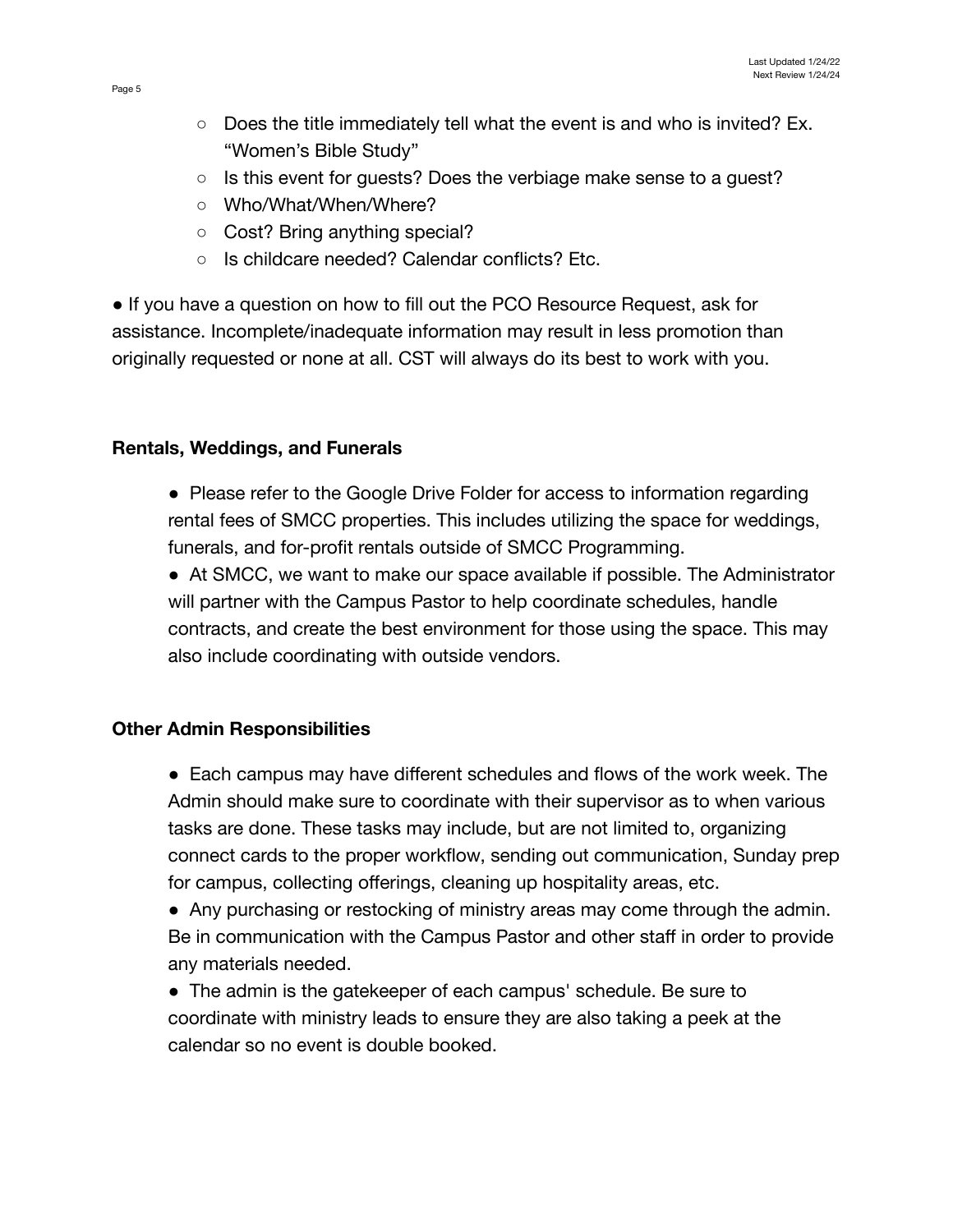# **Assimilation Best Practices**

(work in progress)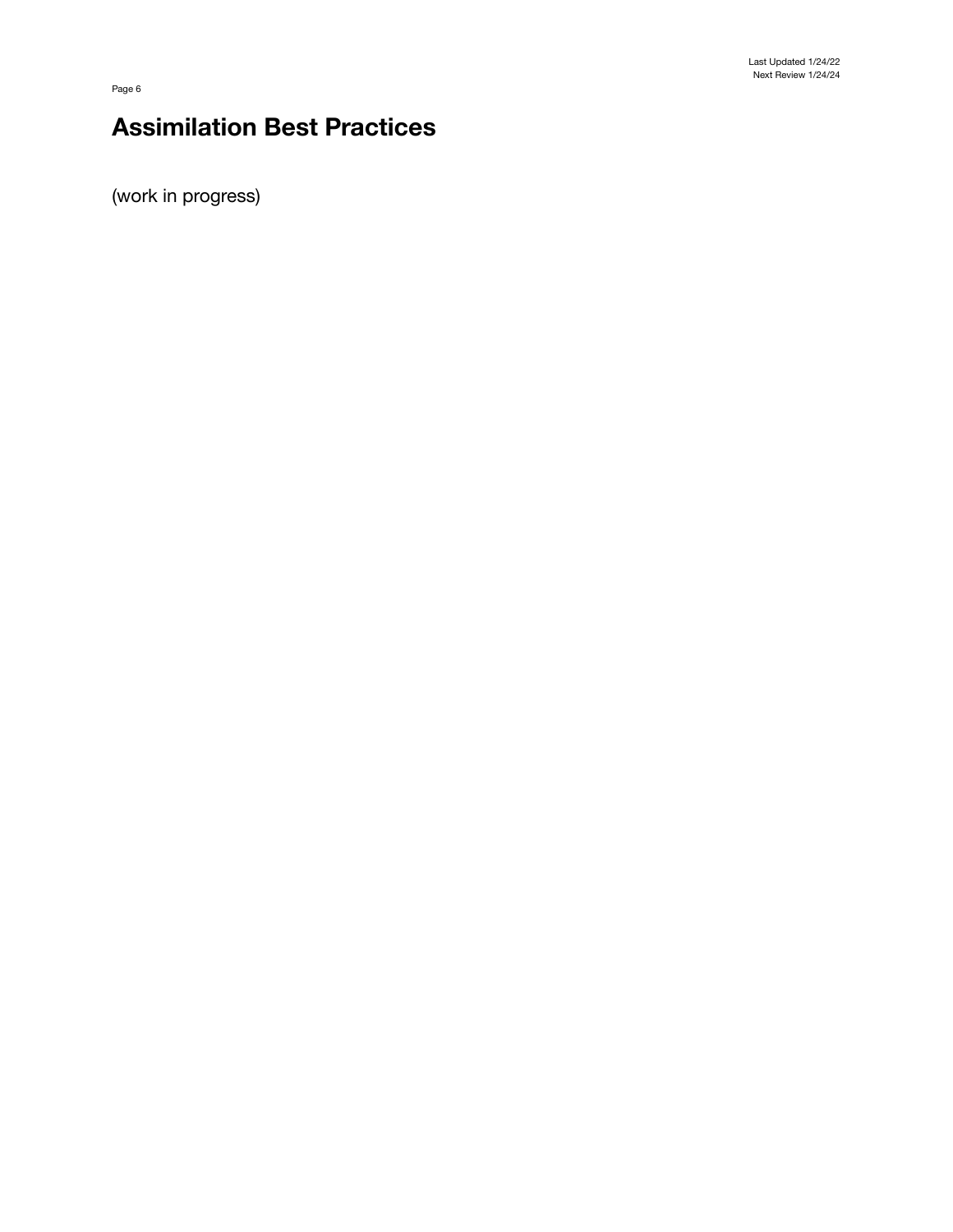# **Guest Services Best Practices**

Guest Services exist to create an environment that is enjoyable for the guest, to take away confusion, provide help when needed, and to properly give a warm greeting to our guests.

## **Environments**

- **●** Parking Lot
	- Team Members will wear safety vests while serving in the parking lot.
	- Team Members will be on post a minimum of 15 minutes prior to service.
	- $\circ$  Team Members will maximize the flow of traffic to the best of their ability.
	- The need for a parking lot team will be at the discretion of the campus Pastor.
- Entry Doors
	- Every guest should be greeted with a smile and/or handshake and given priority over all other conversations.
	- Team Members should intentionally look for the first-time guest and anticipate their needs. Ex: Do they have kids that need to be checked in? Do they need wheelchair accessible seating?
	- When needed, Team Members will walk guests to the area or ministry leader they are inquiring of, never "point" in the direction or assume the guest knows where to go.
- Welcome Counter/Booth
	- Every guest will be greeted with a smile and be given priority over other conversations.
	- All Welcome areas will be clean and clutter free.
	- Team Members should be aware of upcoming events and weekly events in order to share that information with guests.
	- Team Members should have quick access to staff and ministry leaders' contact information to direct the guest to the best resource.
- Coffee Station
	- All coffee stations should be clean and clear of clutter/trash.
	- All coffee stations should be regularly sanitized by Team Members.

Page 7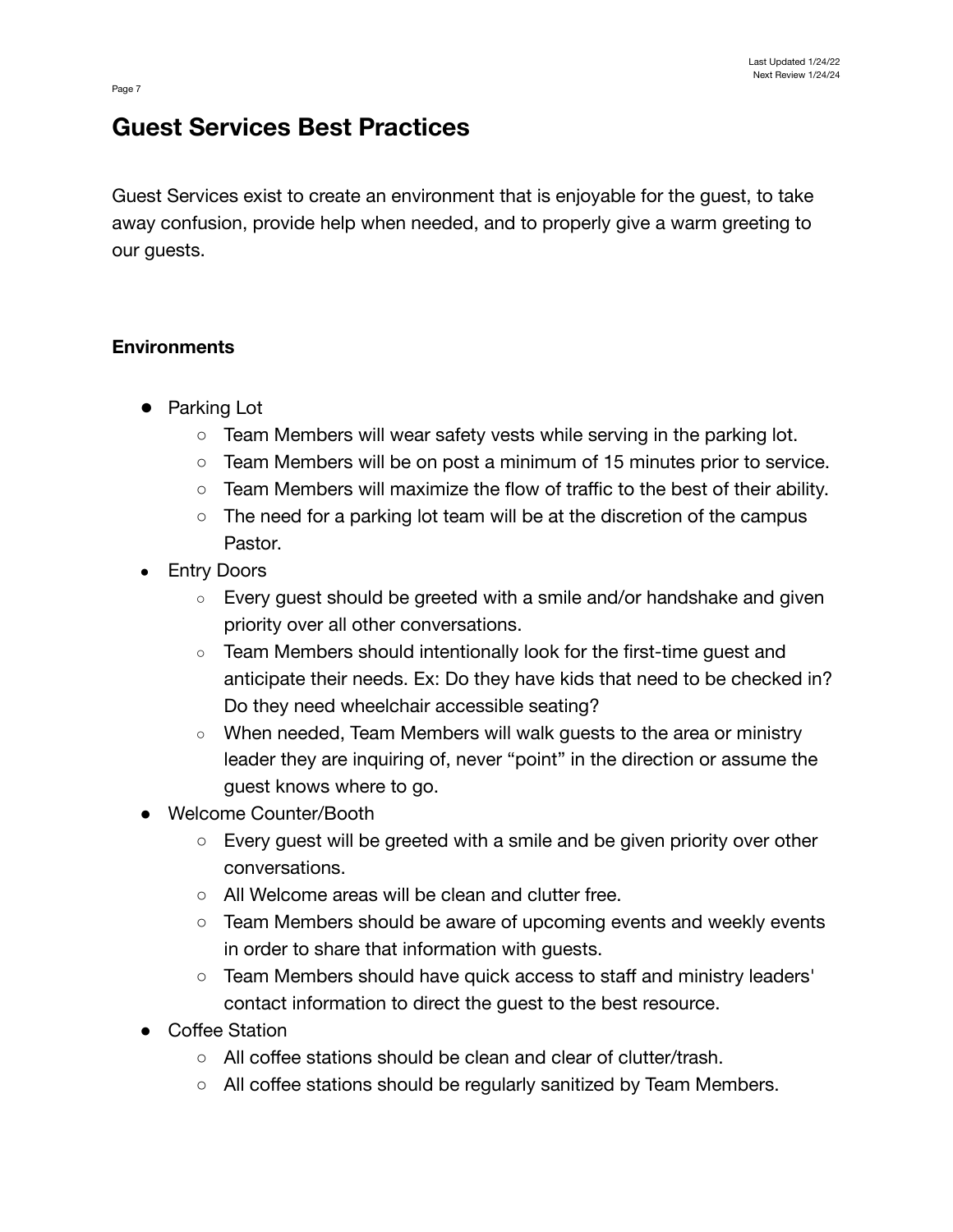- All coffee stations will be stocked and maintained by Ministry Leaders.
- All coffee stations should be ready to serve coffee and/or other beverages/food no less than 30 minutes prior to service.
- Auditorium Doors
	- $\circ$  Team Members will be on post a minimum of 15 minutes prior to service.
- Ushers
	- Will be on post a minimum of 15 minutes prior to service starting.
	- Team Members will maximize the occupancy of the auditorium.
	- Team Members will assist guests in finding a seat.

# **Dress Code**

- All Team Members are to wear Guest Services shirt and/or name badge to ensure visibility to all guests and first responders.
- All Team Members should dress appropriately and in a way that does not bring attention in a distracting way.
	- No short shorts/skirts, see-through clothing, dirty clothing, or overly tattered clothes while serving.
	- Avoid strong smells while serving.

# **Equipping The Team**

- Scheduling Team Members
	- Team Leader will schedule volunteers through PCO Services a minimum of 1 week prior to the date scheduled.
- **Training** 
	- Team Members will be provided with training/shadowing opportunities before being placed on the schedule.
	- Ministry Leaders will determine the frequency of training based on the needs of their campus.
- **Team Huddles** 
	- Team Leaders will lead a huddle for scheduled Team Members each Sunday prior to service.
	- $\circ$  Team Leaders will show appreciation to their team in a way that is consistent to the unique culture and budget of their campus.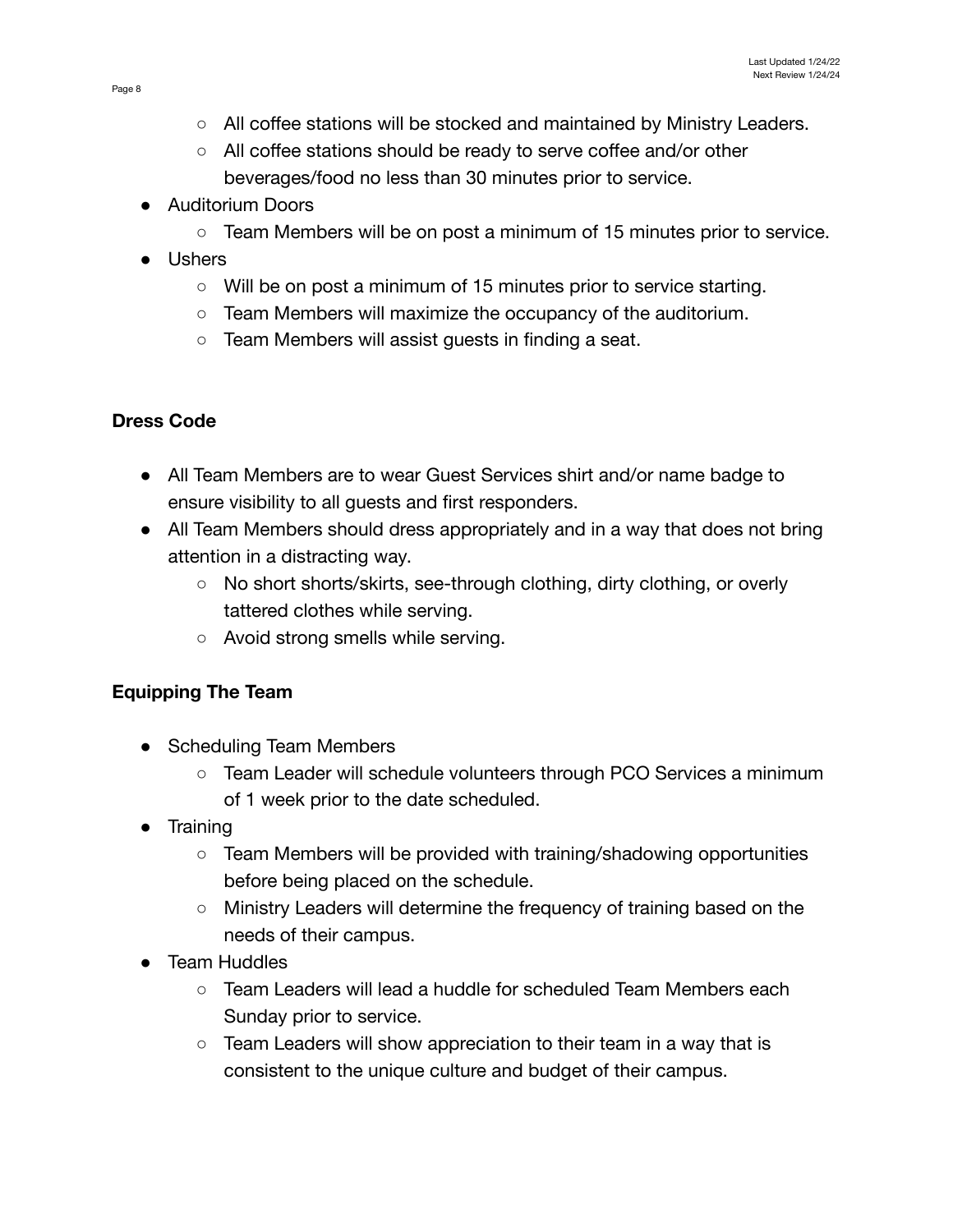# **Hosting Best Practices**

The job of the host is to help create a *welcoming* environment from the stage that *invites* people into SMCC while being the key catalyst that moves someone from watching as a first time guest into our assimilation process. The goal of the host is to advance a person into the next step of our assimilation process. These best practices will do just that.

#### **There are 3 opportunities for hosting in our 65 minutes service.**

- 1. **Prior to the service.** This *optional* moment can orient people towards our service and what they can expect in the next 65 minutes.
- 2. **The Main Host.** This required moment happens in the first 10 minutes of the service.
- 3. **The Dismissal.** This required moment encourages a next step as people walk out of the service.

#### **The Main Host:**

- Will happen each week and all host content should be scripted prior to Sunday.
- All content should be practiced on stage. No microphone mistakes.
- Use ambient music behind the host in a distraction free way.
- Host should first welcome and introduce themselves.
- Next the host will communicate that we are one church in 5 locations, name each location.
- Content always connects people to our first time guest pathway. QR code, connect card, etc.
- Content always includes our mission statement or one of our values.
- Content connects a value to every event being communicated.
- Content always shares the *why* before the *what*.
- Make it personal. A host should share something personal that draws people in.
- Slides/photos/video should match information being presented.
- Any event announced must include the purpose behind the event. Please promote events in a funnel format. Events for most people get priority. See communication guide.
- Address any cultural moment. (holiday, sports, tragedy, etc.)
- Transition with intention back into the next service element. Use a verse, lyric, story, etc.
- Utilize different people in this process for variety and engagement.
- Utilize two hosts for added engagement.
- Every service includes a thank you and invitation to financial generosity.
- At each service, the Campus Pastor should either do the hosting or dismissal. People want to know who the pastor is and who they can connect with.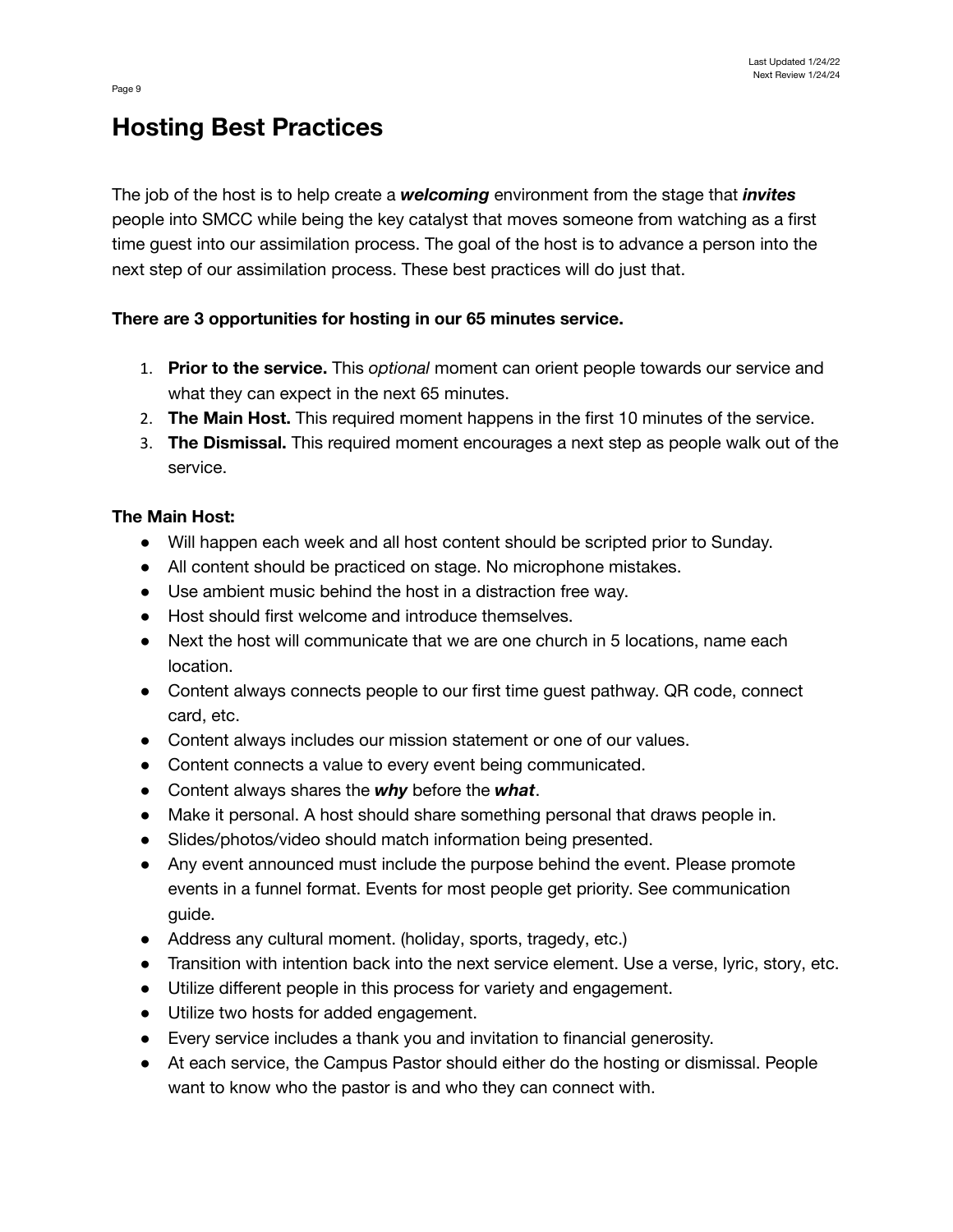#### **The Dismissal:**

- Connect comments to previous content.
- Remind of the assimilation process. Connection card, info booth, etc.
- Invite people to take their next step and back the following Sunday.
- This moment can be led by a worship pastor, campus pastor, or another host.

**Small Group Best Practices**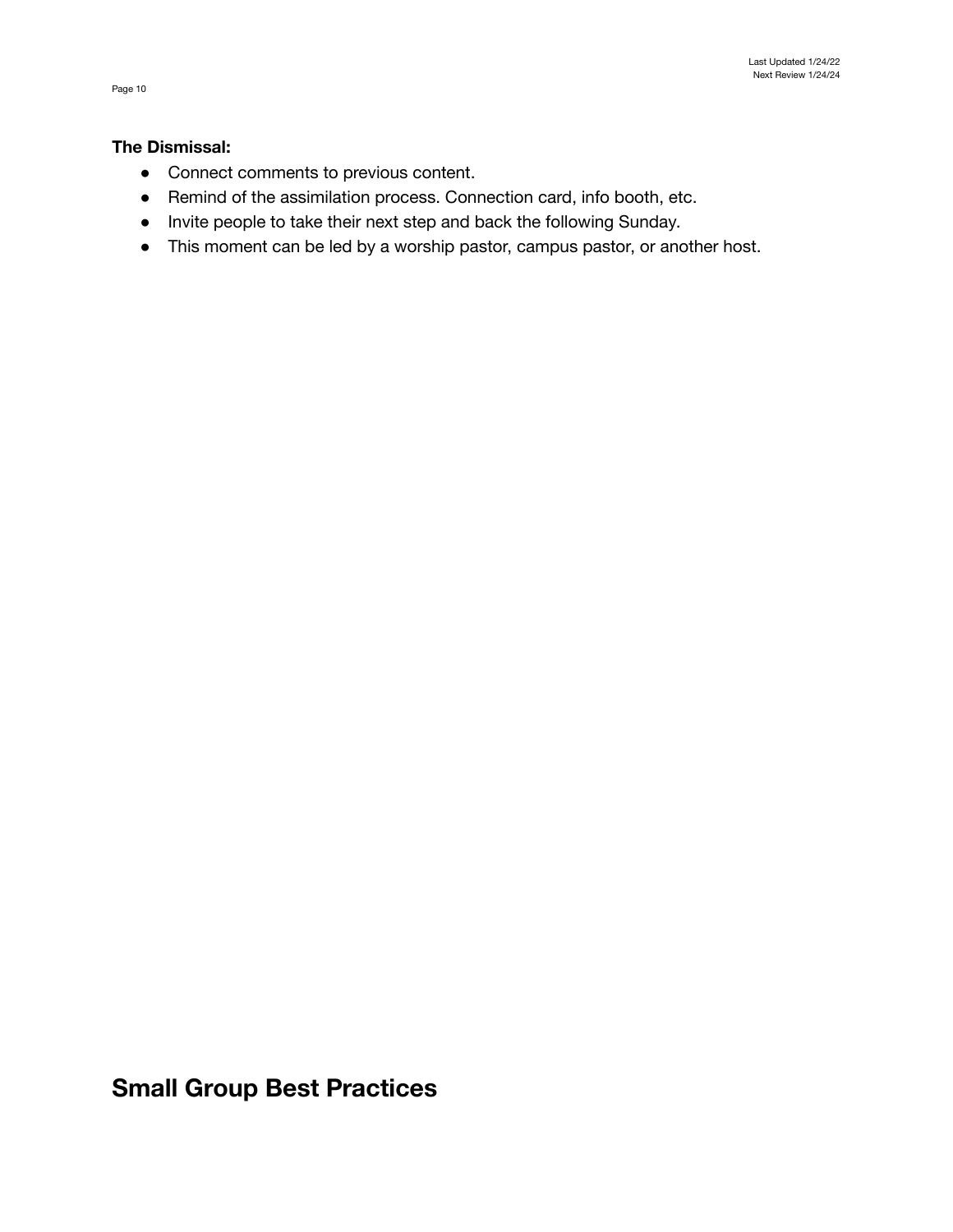#### **Purpose of Groups**

● Encourage small segments of people to take next steps together towards becoming Fully Devoted and Fully Delighted followers of Jesus Christ

#### **SMCC Groups**

- Develop Full Devotion and Full Delight through a **lecture/lab** model
- Cultivate **Christ-Centered Community** for every person

## **Group Leadership**

- Leaders are **Fully Engaged**
- Leaders have been properly on-boarded by the pastoral staff in charge of small groups
- Leaders help people take their next steps toward becoming **Fully Devoted and Fully Delighted**
- Leaders communicate **regularly** with members
- Leaders act as facilitator, trainer, and shepherd for their groups
- Leaders are able to help people **engage** others meaningfully
- Leaders model **authenticity**

#### **Group Experience**

- Group leader defines expectations of members using the blue card
- Groups utilize fun
- Groups have at least one fun experience outside of normal group rhythm
- The ideal size of a group is 8-12 people. Groups should not exceed 14 people
- Conversation should be about 60 minutes, but not exceeding 90 minutes
- When possible, children should meet separately from adults
- Group environment should be comfortable, non-distracting, and accessible

#### **Training and Support**

• All Group leaders are given coaching by either lay-leaders or pastoral staff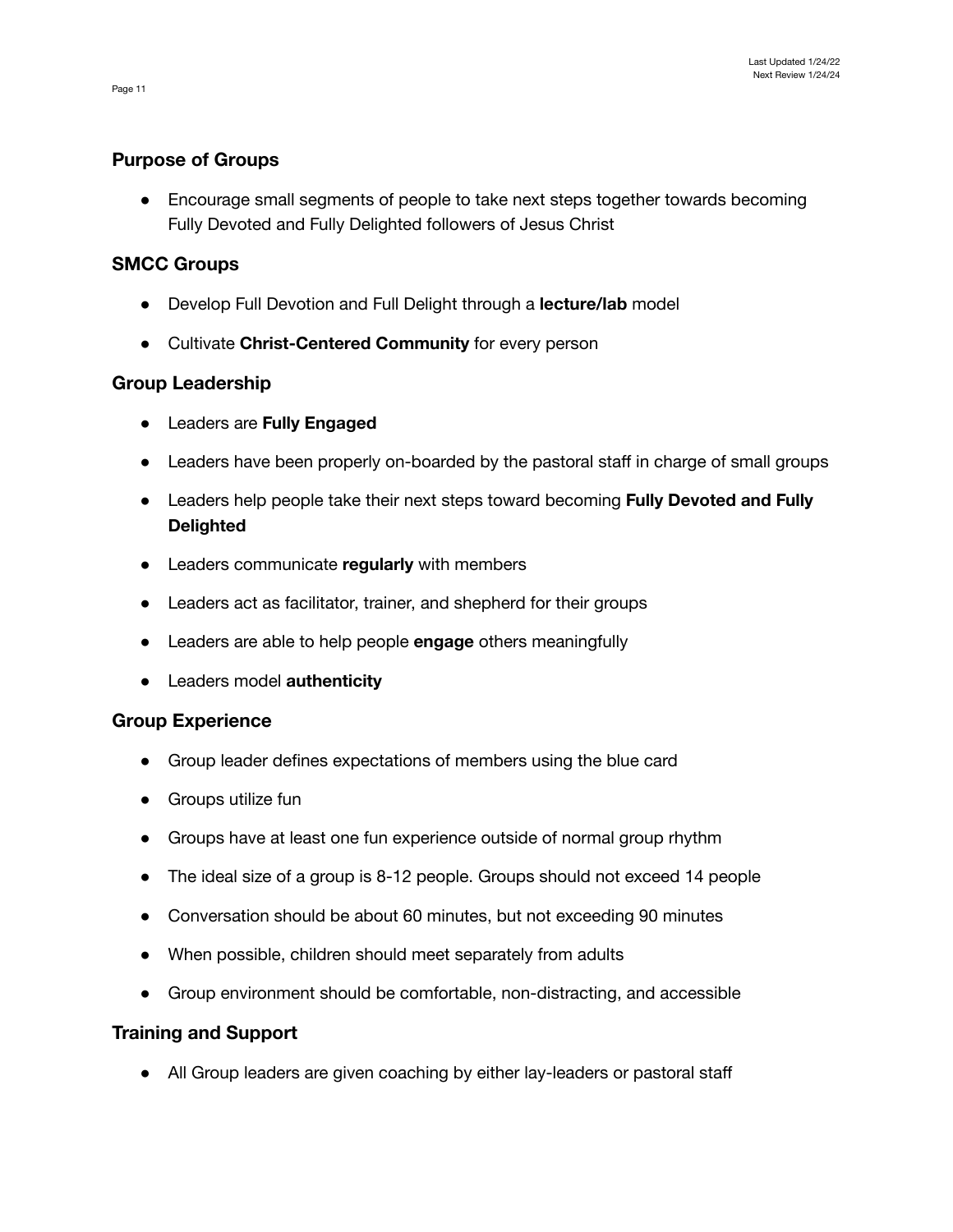- New group leaders attend a **group leader orientation** before their group launches
- All leaders are required engage in training annually
- Leaders **over communicate to members, coaches, and pastoral staff**

#### **Group Coaching**

- Group coaches have significant experience leading groups
- Coaches may be volunteer or staff
- Coaches are to be encouragers and consistently available
- Coaches connect with their leaders and pastoral staff monthly
- Group Coaches are there to help **model** best practices for leaders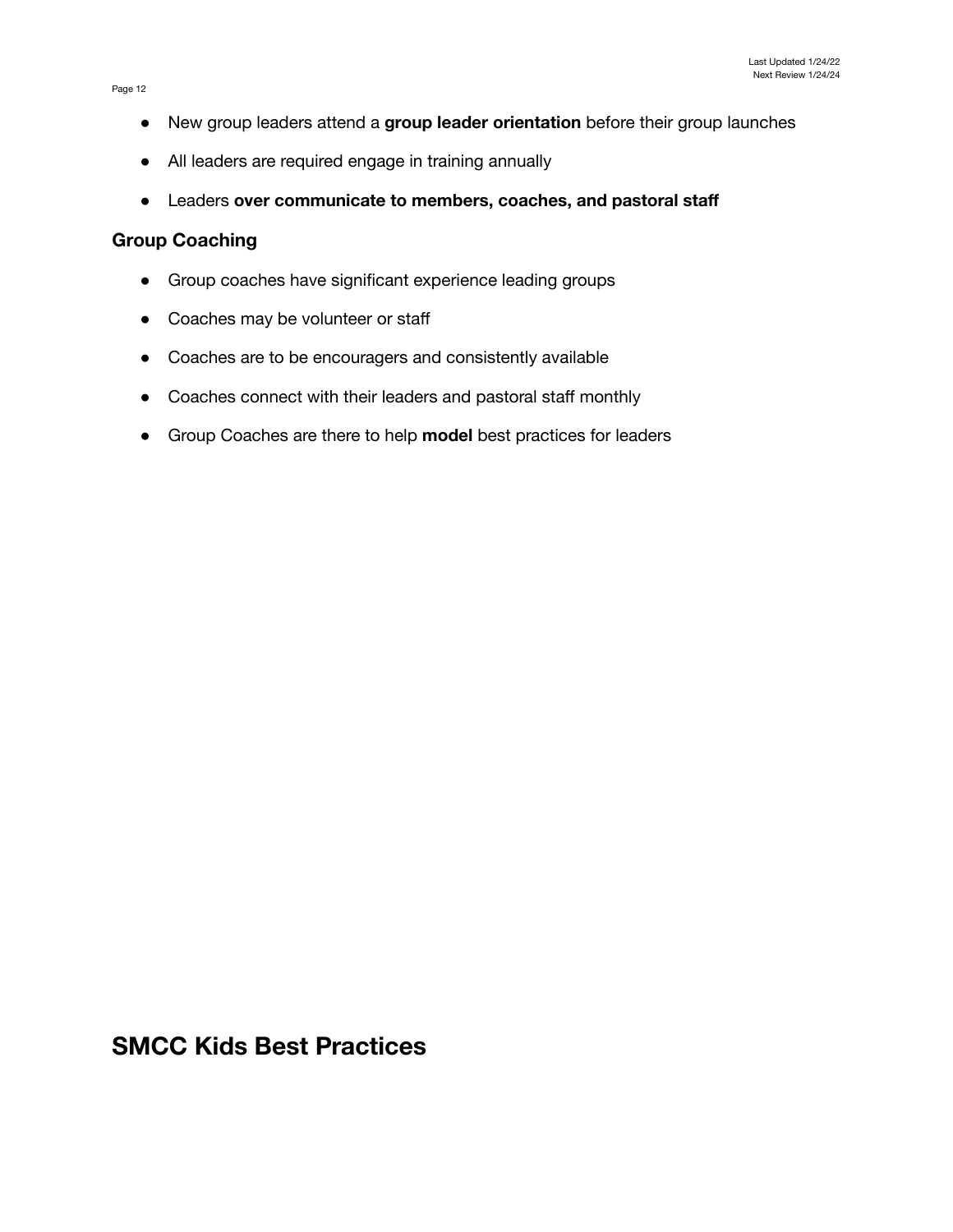# **SMCC KIDS Environments**

- a. **Kids Desire a Safe Place to Belong:** All children (birth-5<sup>th</sup> grade) are checked in/out of our ministry environments using PCO check in system and utilizing the child/parent badges. Kid's areas are secured/closed to guests 15 minutes after service begins. Parent badge is required for entry into secure areas and to pick up a child. If a badge is lost, a replacement must be picked up from Kids Guest Services.
- b. **First Time Guests:** Each campus has a designated "First Time Guest" area staffed with welcoming volunteers. Families receive a welcome gift that includes information about the campus and ministries. Families are escorted to the age-appropriate class and introduced to the leaders.
	- Kids are expected to go to their age-appropriate class. For a child that is needing to be with a sibling, the older sibling may temporarily go into the younger class. The younger child may not go into the older age group.
- c. **Rooms are Clean, Clutter Free and Child Friendly:** We expect to have guests and every environment should reflect that. Clean, kid friendly, age-appropriate items should be available in all spaces. Rooms should be decorated with kids in mind and themed for each month's lesson and holidays.
- d. **Kids Learn Best When They are Having Fun:** We make fun, engaging, irresistible environments a priority. When kids arrive, music should be playing, engaging activities set out and volunteers are present and ready to interact with kids. Elementary environments should include a large group and small group format to foster personal relationships.
- e. **Curriculum:** As we are one church with many locations, each campus will use the approved curriculum and stay on the current week for Sunday mornings. Midweek curriculum should be consistent with the Statement of Faith at SMCC and reflect the needs/resources of each campus.
- f. **Clean, Cheerful Branding:** Each campus will conform to SMCC KIDS logos, colors and style reflected in the "SMCC KIDS Style Guide" in kid's classrooms, hallways, printed and digital materials. Following the Style Guide will allow us to have the feel of "one church" while giving personality to each campus.
- The use of kid's specific social media will be at the discretion of each campus.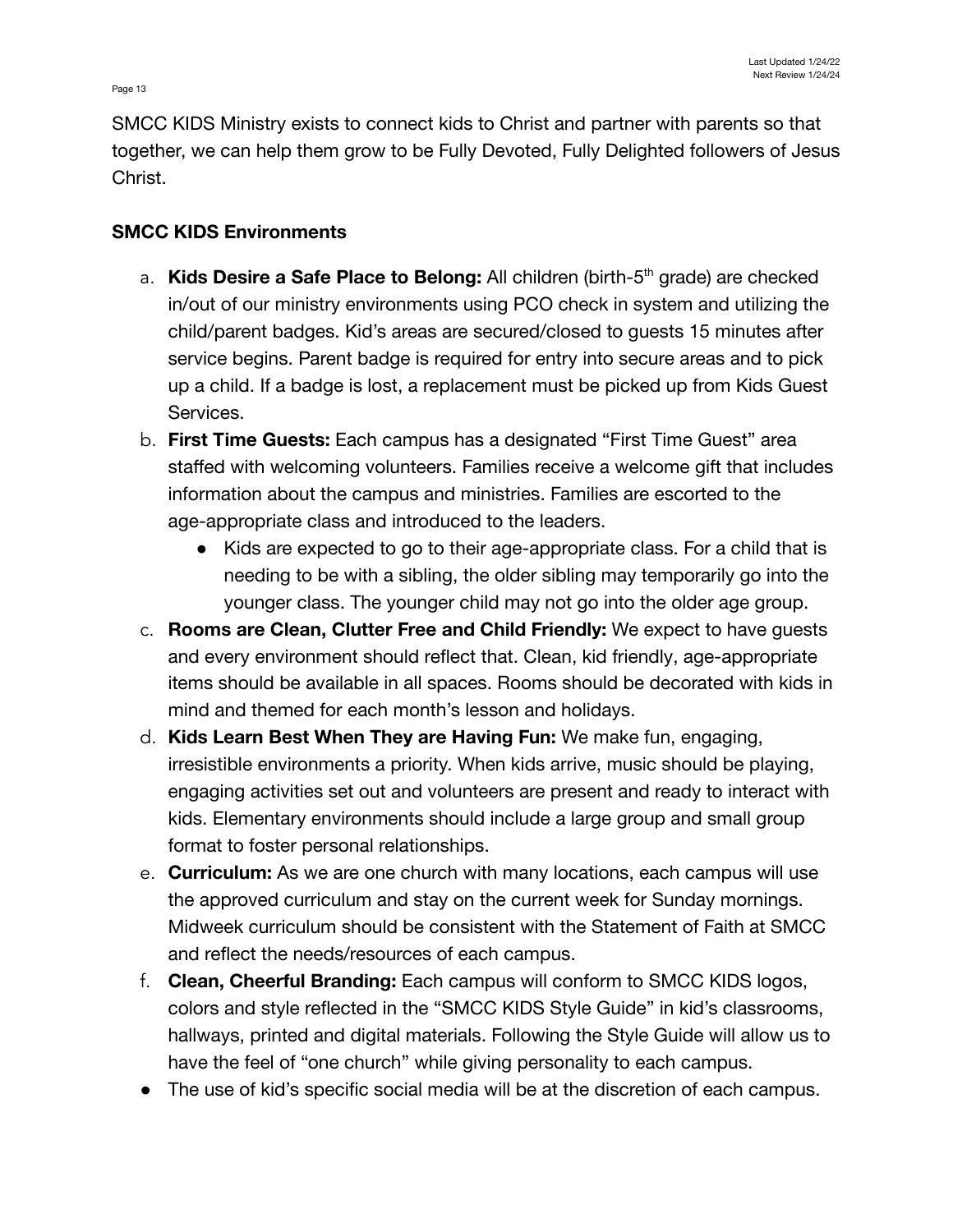• SMCC KIDS social media accounts are the property of SMCC and password/login information should be saved in the campus office for access by the staff.

# **Safety/Security Policies**

- a. All individuals desiring to serve in SMCC KIDS must complete a volunteer application, interview with ministry leader and those over 18, must pass a criminal background check.
	- Anyone who attends SMCC may serve in SMCC KIDS. For anyone to lead in SMCC KIDS, there must be a professed faith in Jesus Christ that is demonstrated by Christian growth and modeled by spiritual leadership and a lifestyle that is consistent with biblical teaching.
	- Team members are expected to support the mission, vision and values of SMCC.
	- Student volunteers require quardian approval and must be  $6<sup>th</sup>$  grade or older before serving on a team. Student volunteers must be  $9<sup>th</sup>$  grade or older to serve with babies.
- b. Name tags and ministry shirts (or vests) are worn by all team members while serving in SMCC KIDS. This identifies background checked team members to kids and parents, other ministry staff and first responders.
- c. Any non-team member visiting or touring secure kids' environments 15 minutes after service starts, must wear a "VISITOR" name tag. Anyone without a name tag will be asked to leave the space.
- d. No adult is to ever be alone with a child. Ministry setting will be staffed by a minimum of two team members at all times (one of which must be over age 18). If the ministry setting is one large space subdivided into smaller classrooms, it is permissible to have one adult team member in the class, so long as the class is visible to other team members.
- e. Physical contact with kids should be minimal and only in the presence of other team members. Holding babies and young children is permissible in the presence of other team members in order to sooth and help calm little ones. **Under no circumstance should a team member ever spank, threaten, or belittle or yell at a child.**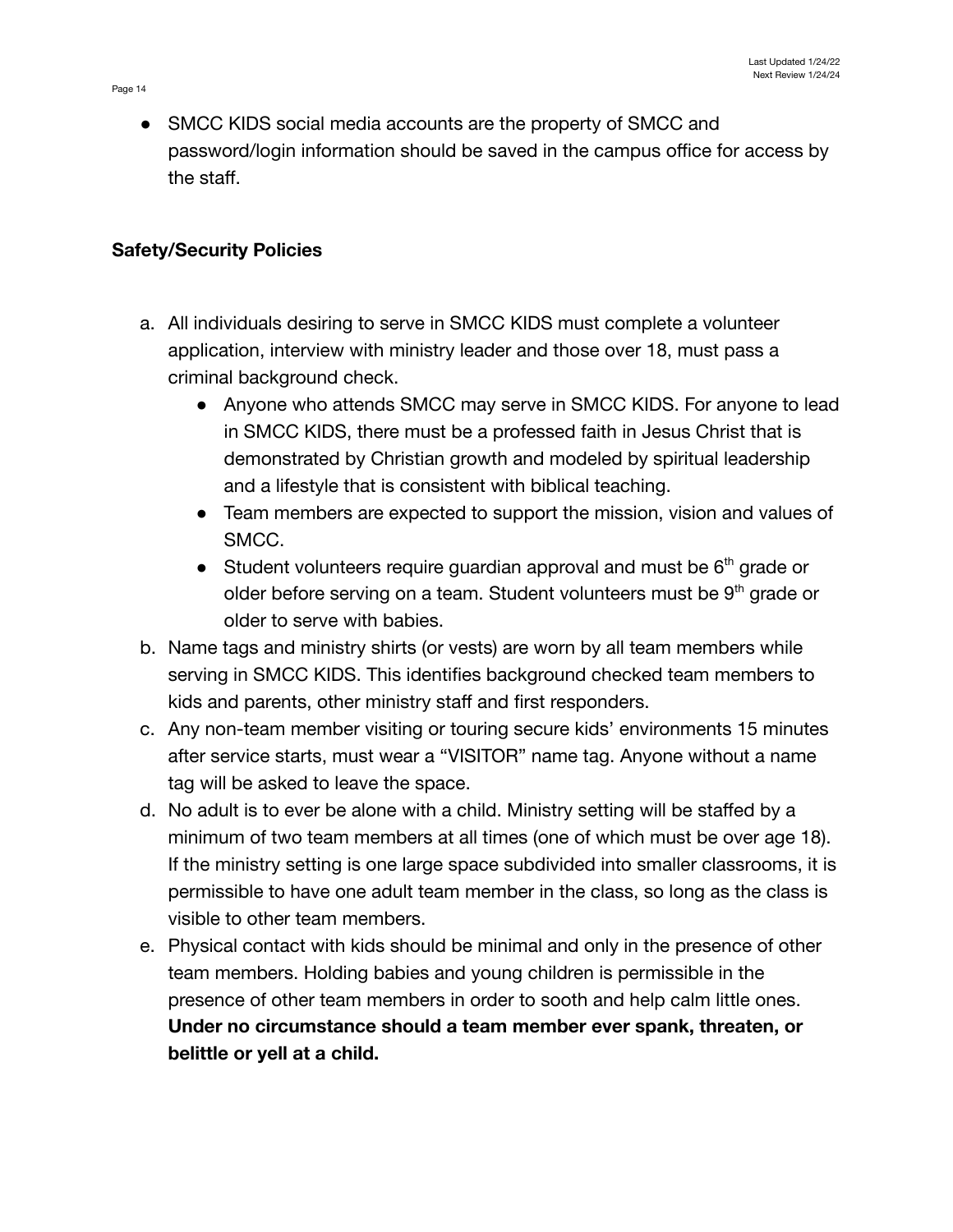- f. Utah state childcare ratios should be reflected in all classrooms in order to provide the safest environments for kids and team members. Refer to the "Class Ratios" document.
- g. All classrooms should have access to basic first aid needs (bandages, ect.) and/or ways to communicate with the safety team and/or first responders.
- h. Utah requires mandatory reporting of suspected child abuse or neglect. Refer to "Suspected Child Abuse" document for details.

# **Equipping Team Members**

- a. SMCC values time sensitive communication.
	- Team members should receive PCO Services scheduling email and lesson plans a minimum of 1 week prior to serving. Ministry leader will prepare and provide all necessary supplies/materials needed for team members to execute the lesson.
	- Ministry leaders should respond to all emails, text messages, etc. within 24 hours or less.
	- Team members should be provided ways to stay connected to the team. (Ex: contact lists, social media groups, group apps, etc.)
- b. All team members will receive a campus specific "volunteer handbook" that details the Best Practices of SMCC KIDS.
- c. All team members will receive 1 SMCC KIDS team shirt and name badge.
- d. All team members will receive orientation and continued training throughout the year.
	- Training must include campus specific fire/evacuation procedures, lock down/shelter in place procedures and first aid procedures.
- d. Ministry leaders will regularly show appreciation for the team in a variety of campus appropriate ways.

**Special Events**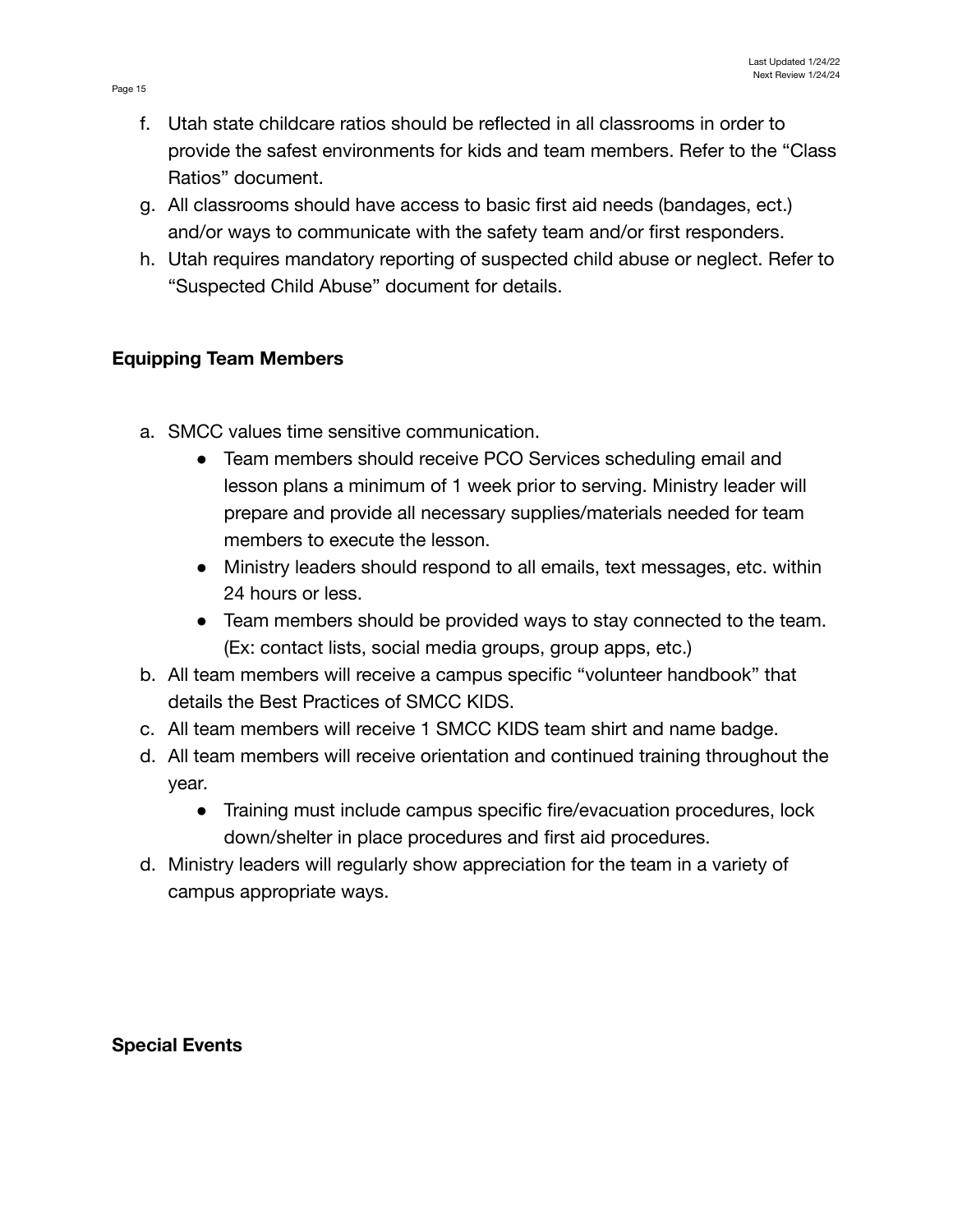- a. Special events (such as camps, VBS, fall fest, egg hunts, etc.) will be based on the needs and resources of each individual campus.
- b. Ministry leaders will work with the Campus Pastor and other staff members to manage events.

#### **Partnering with Parents**

- a. SMCC KIDS values the child/caregiver relationship and acknowledges that what happens in the home has a greater impact than what happens at church.
	- Details of what kids learned is given to caregivers each week (Ex: Parent Cue handouts, emails, newsletters, etc.)
	- Caregivers are given opportunities to serve in SMCC KIDS and encouraged to take their "Next Steps"
- b. Parent / Child Dedications will be scheduled at least once per year based on the needs of the campus. Parent interviews will be done by the campus pastor or children's pastor/director based on the needs of the campus.

# **Next Steps for Kids**

- a. **Baptism:** SMCC provides opportunities for kids to participate in believer's baptism after the following requirements:
	- Interview with campus pastor and/or children's pastor/director
	- Child can independently articulate why he/she wants to be baptized and the symbolism behind baptism by immersion.
	- Child can independently articulate salvation by grace.
- b. **Serving:** While the minimum age to serve in SMCC KIDS is 6<sup>th</sup> grade, kids can serve within their ministry by greeting their peers at the classroom door, helping run tech in their environment, passing out snacks/supplies, etc. Exceptions may be made for 4<sup>th</sup>/5<sup>th</sup> grade students serving with their parent/guardian upon Ministry Leader approval.

# **SMCC Students Best Practices**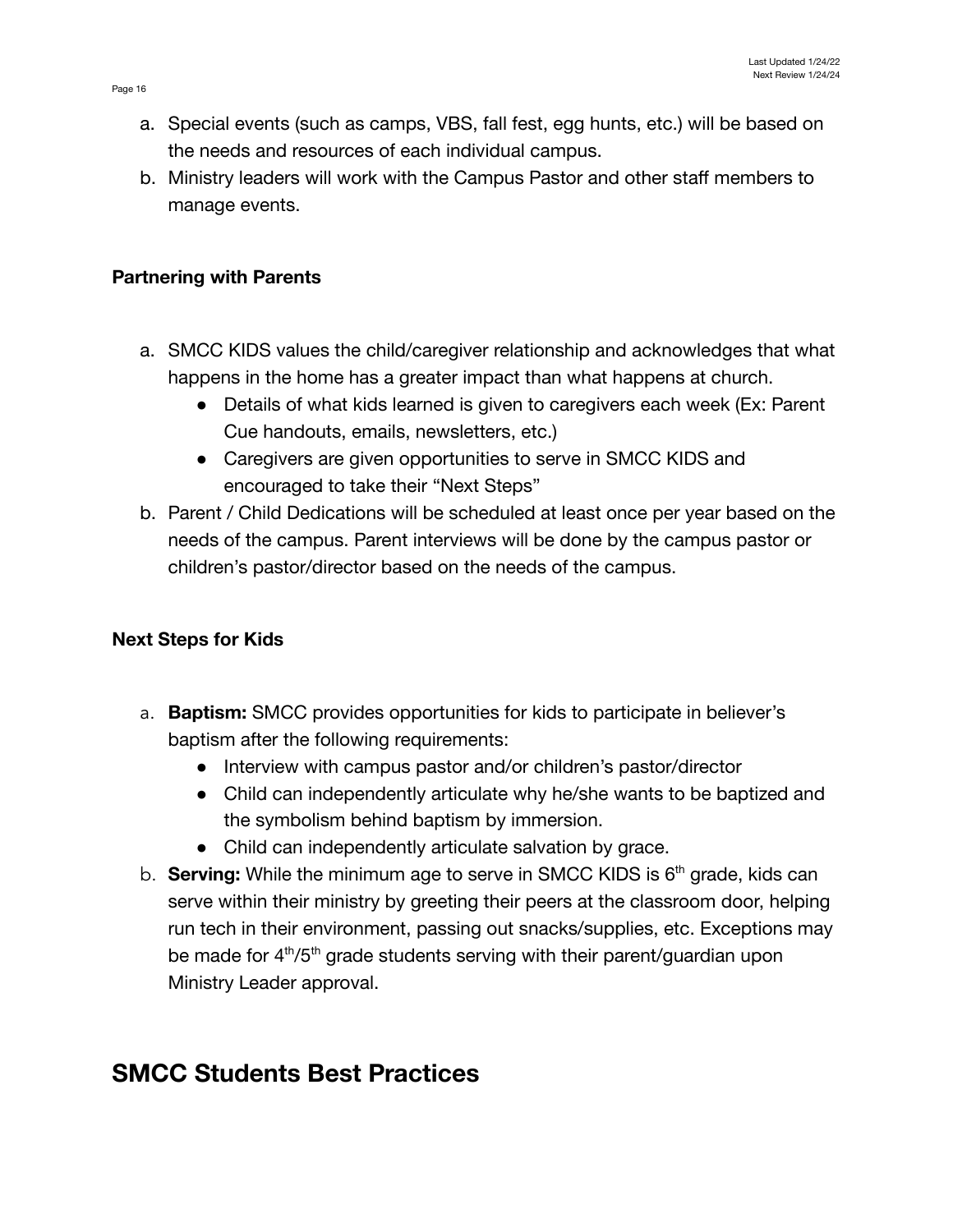#### **Vision**

SMCC Student Ministries exists to help as many students as possible take their next step towards becoming fully devoted and fully delighted followers of Jesus Christ.

#### **Philosophy**

We seek to create an age appropriate environment where students can:

- Identify with and get connected to peers
- Have a relationship with adult leaders
- Expect to have a fun time
- Eagerly invite their friends
- Be seen, heard, and encouraged
- Take their next step towards FDFD
- Hear hopeful and helpful teaching

#### **Best Practices for Environments**

#### **Teaching Environment**

- **●** Programming is intentionally planned before events, arranged before leaders arrive, and is aligned with the SMCC Way and Best Practices.
- **Welcome materials for guests at a check in booth:** Every guest will be met by peers and adult leaders and provided with guest material to say "thank you" and show them how to get plugged in.
- The physical environment is age appropriate, fun, clean, and says we expect people who have never been here before to show up.
- Leaders are prepared for the flow of the night in a leader meeting and know their roles to help with night's success.
- **Seminar style teaching (approx. 15-25 min):** Teachers use a sermon feel for the delivery of their content, connecting students in a relatable way to a biblical worldview. Each message should have a focus on either identity, authority, or activity. The main goal of teaching is to set the stage for a great small group.
- **Expect respect:** While there will be lots of high energy moments, programming will always be under control. At no time will we allow students to be disrespectful and a distraction to the group.
- **Take fun seriously (60:40 fun to serious ratio):** We want teaching environments to be an enjoyable experience for everyone.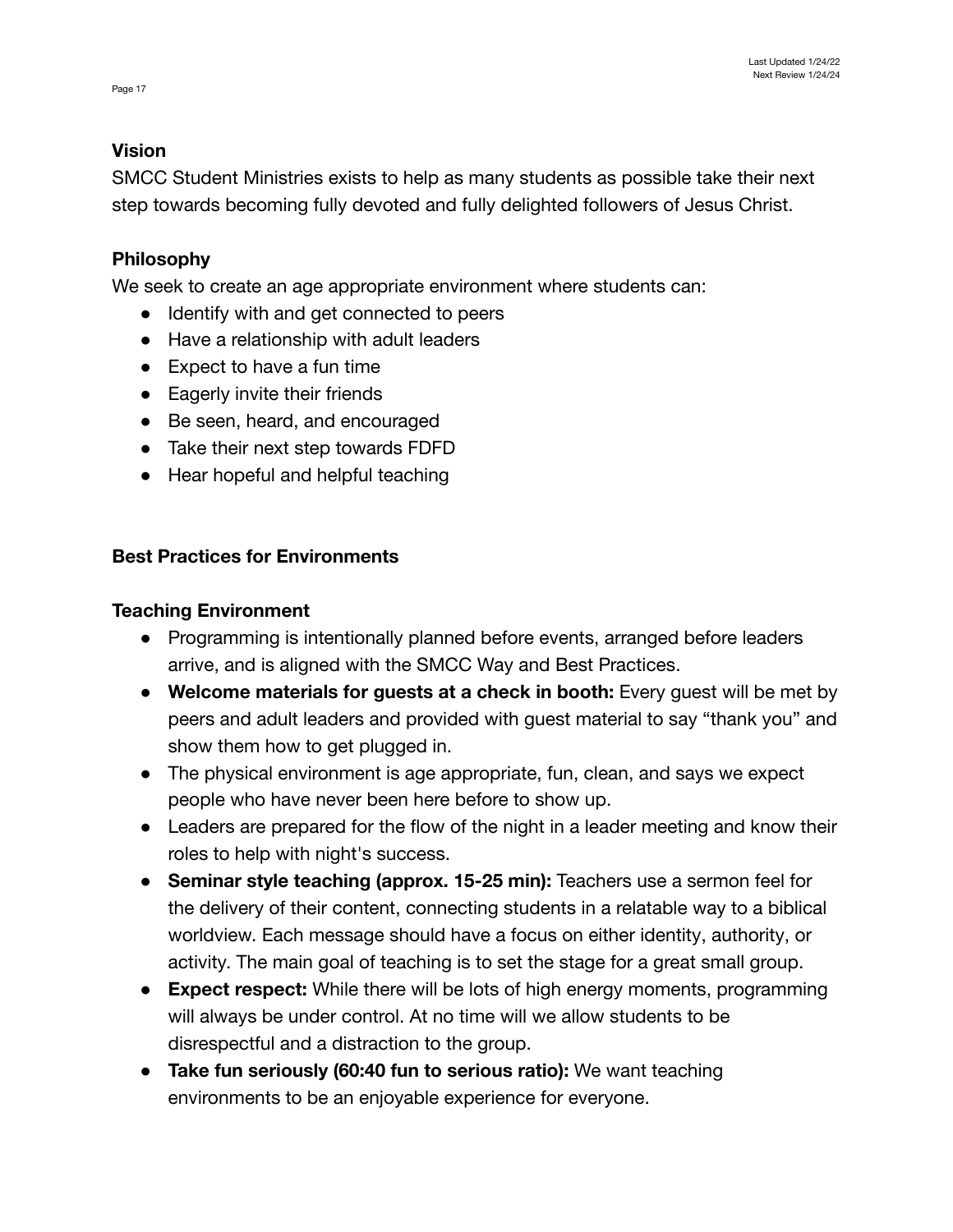- **Parents are partners:** Our goal is not to replace the spiritual discipleship of parents, but to enhance and partner with parents.
- Refer to SMCC Communicators Best Practices for specifics as a speaker/teacher

# **Small Groups**

- **Welcome materials for guests:** Every guest will be met by peers and adult leaders and provided with guest material to say "thank you" and show them how to get plugged in.
- PCO check-in stations are ready.
- The physical environment is age appropriate, fun, clean, and says we expect people who have never been here before to show up.
- Leaders are prepared for the flow of the night in a leader meeting and know their roles to help with night's success.
- The purpose of small groups is to develop meaningful relationships between peers and leaders. Students will experience being seen, heard, and encouraged towards taking their next step.
- **● The ministry goal for groups is to build towards having gender and age specific groups led by 1 or more trained small group leaders.**
- **● Group content is centered around the content taught in the teaching environment.**
- **● HSM groups should not last longer than 60min.**
- **● MSM groups should not be less than 15min.**

# **Events/Parties**

- Programming is intentionally planned and prepared before, arranged before leaders arrive, and is inline with the SMCC Way and Best Practices.
- **Welcome materials for guests:** Every guest will be met by peers and adult leaders and provided with guest material to say "thank you" and show them how to get plugged in.
- The physical environment is age appropriate, fun, clean, and says we expect people who have never been here before to show up.
- Leaders are prepared for the flow of the night in a leader meeting and know their roles to help with night's success.
- Any teaching or small groups should follow the above best practices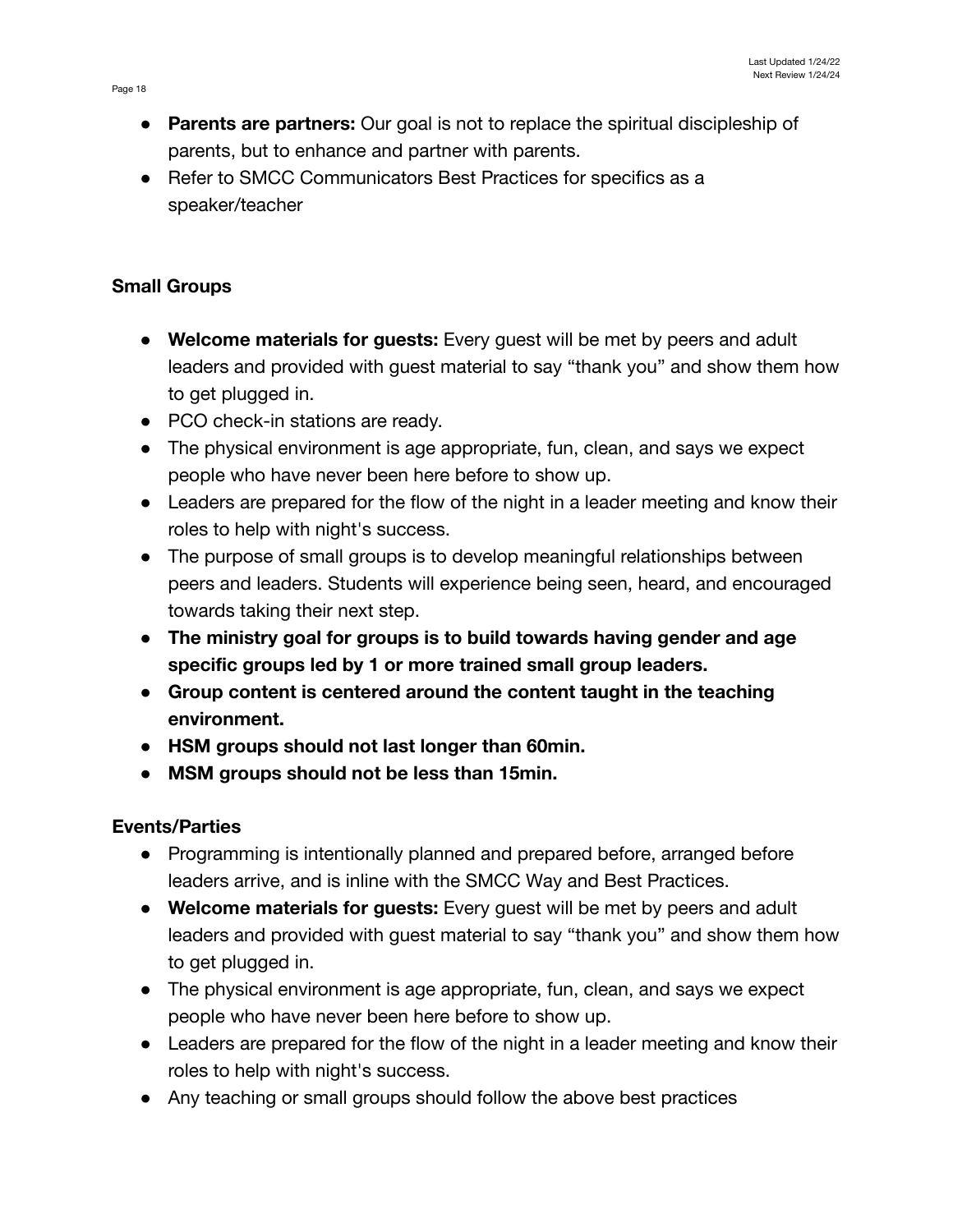- The goal of an event or party is to provide an essay invite for students to invite their friends.
- Events are highly relational and activity driven meant to be an easy invite for students to invite friends to.
- They do not have to include teaching or small groups.

# **Joining the Team**

# **A good Small Group Leader is:**

- Growing in FDFD
- Growing as a Next Step Coach.
- Growing as a Connector & Networker.
- Growing more emotionally intelligent.
- Growing as a Model of Authenticity.
- Passed a background check.
- Can in good conscience sign the leadership agreement.
- A regular attender of a sunday worship service.
- Creates a small group environment students love to attend.
- Interacting regularly with the Student Ministry Pastor and other Small Group **Leaders**
- Being trained through the "Lead Small Material"
- In regular attendance for Small Group Leader training.

# **Security and Safety**

- All individuals desiring to serve in SMCC Students Ministries must complete and submit in advance, a Volunteer Application and schedule an interview with a Student Ministry staff member from that area. Background checks for all persons over 18 years of age are required.
- Name tags are worn by all volunteer/team members while serving. This identifies you as a leader to parents and other ministry staff.
- Physical contact with children should be minimal and only in the presence of other adults. Appropriate touching should be limited to handshakes, 'high fives', brief hugs ect.

# **Discipline**

Page 19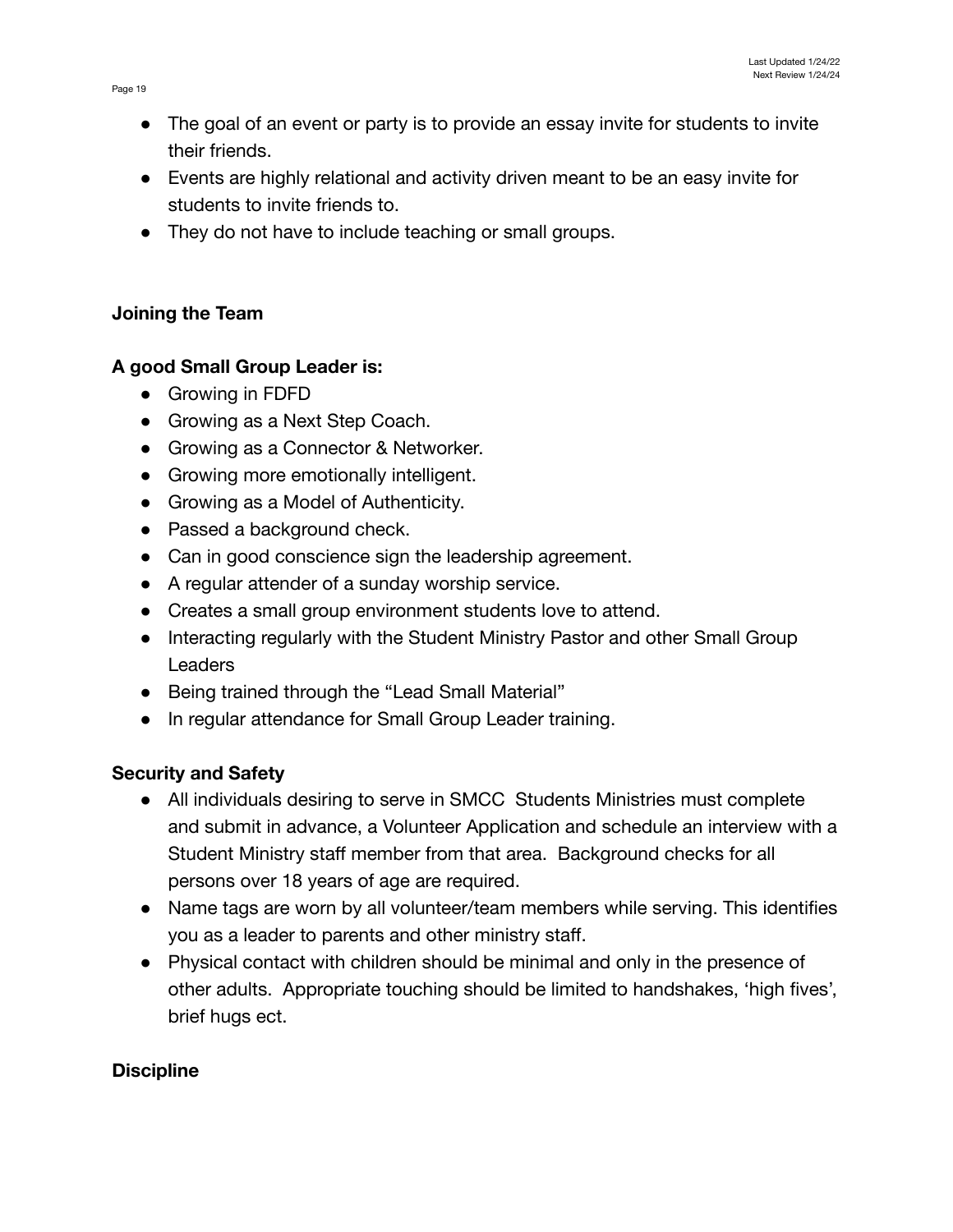Page 20

The purpose of discipline is to create a great environment for everyone. While punishment looks back, discipline addresses the future. "Discipline" is instruction that molds, shapes, corrects, and inspires appropriate behavior; punishment is the infliction of suffering, pain, injury, or loss. Discipline provides the opportunity to redirect students. **Under no circumstances should a leader ever spank, belittle, mock or yell at a child.**

**Worship Best Practices**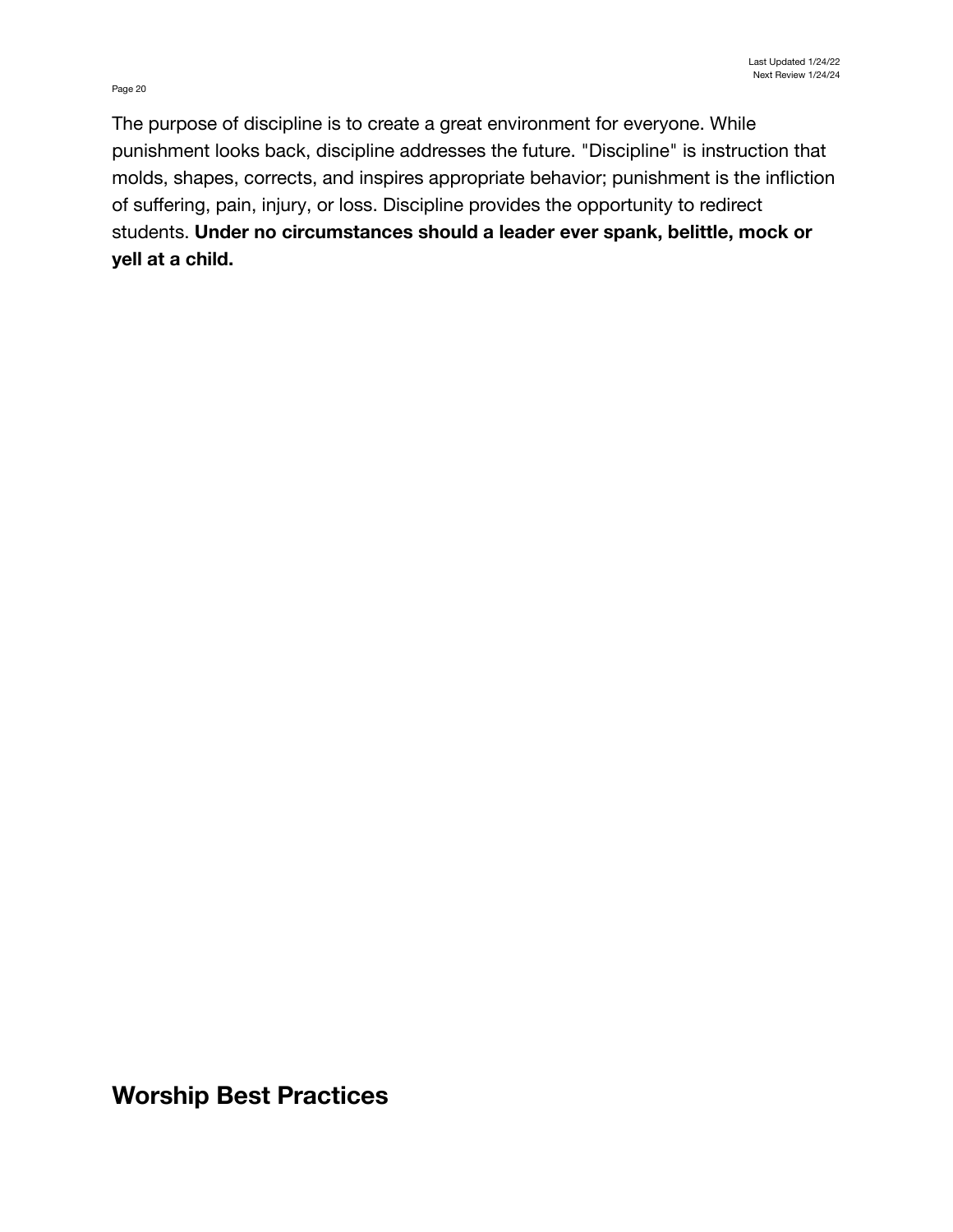#### **5 Essentials**

- 1. **Pursue excellence in all things:** We commit to give our very best in all phases of preparation and performance.
- 2. **Don't draw attention to ourselves:** Keep the focus on Jesus.
- 3. **Planning Center governs the service:** If it's not planned, it's not practiced; if it's not practiced, it's not performed.
- 4. **All leaders (with a microphone) are Christ followers:** We can't lead someone where we won't go; we can't share what we don't have.
- 5. **Be aware of guests and make them a priority:** We do what we do with the guest in mind; our speech is clear to people who aren't Christians yet.

# **DRESS**

In the interest of our core value of honoring our guests, the following guidelines are to be utilized by the worship team across our locations.

T-shirts are allowed, but only if they fit well (aren't overly baggy or wrinkly) and do not have text, quotes, or logos on them. Shorts are not allowed, and jeans should be well maintained (avoid ripped, damaged, tattered, or frayed fabric). Team members should avoid pants that accentuate the body, unless wearing a top that covers below the thighs. Hats should be avoided on stage, as well as sandals. Team members should avoid overly tight tops that accentuate the body, and should also avoid low cut or open midriff tops.

# **STAGE PRESENCE/NONVERBAL COMMUNICATION**

# **● Body Positioning and Movements**

We always strive to encourage people to engage with the truth of the songs. Our body positioning and movements are done with the guest in mind. At SMCC, this means we're careful with the amount of freedom we allow ourselves during worship. Our arms and hands may go up as an act of surrender but we are aware of how much movement or waving we do because an unintentional byproduct can be that we draw attention to ourselves. Our gestures must match the culture and environment that we are trying to create.

# **● Posture**

The way we stand or sit communicates a lot about how we feel about a service. We hold our face up and keep our back straight to communicate that we're happy to be here and that we have the energy to be excited.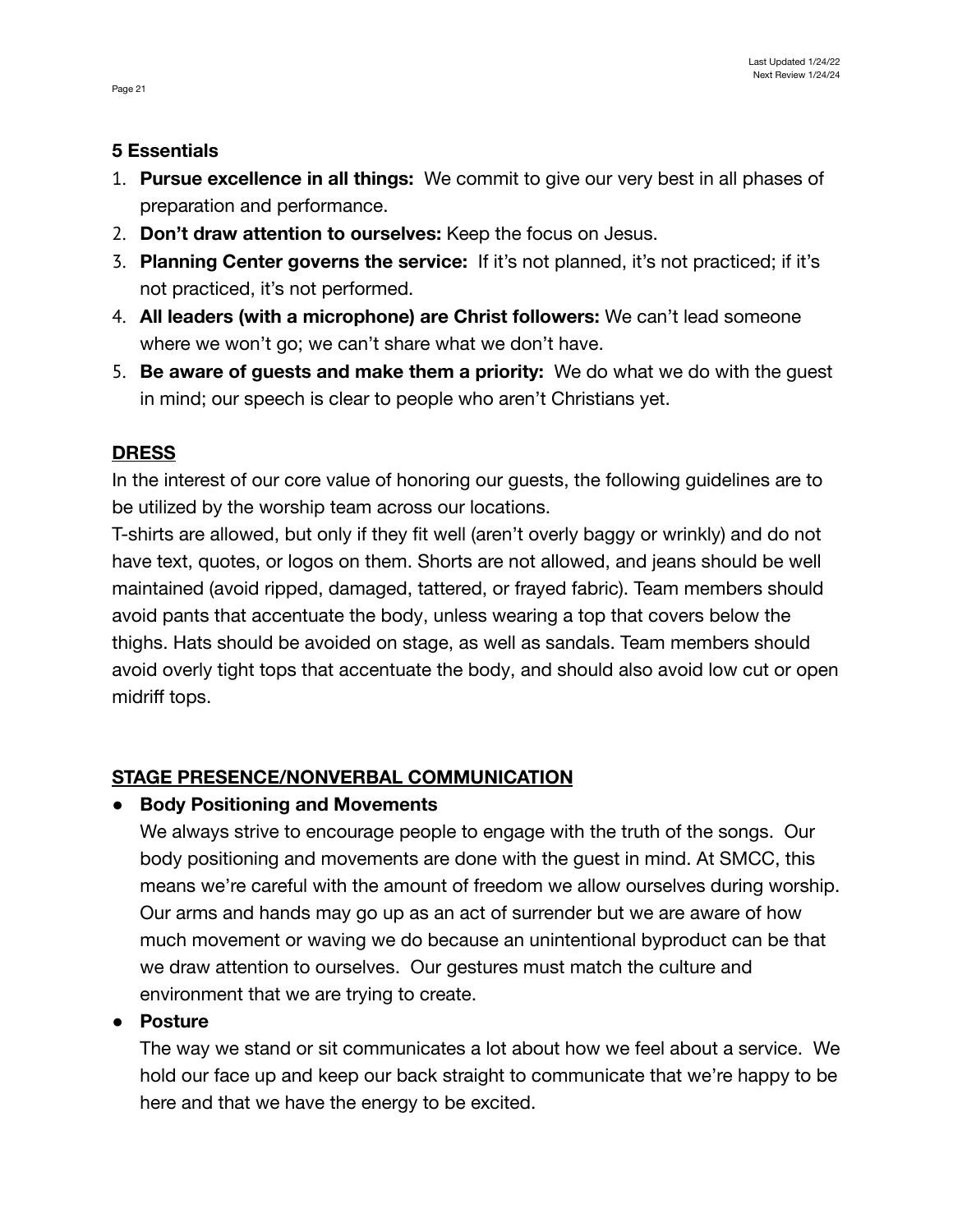## **● Facial Expressions**

Our facial expressions play a major role in conveying how we feel. During a song or service element we want to match the room vibe or environment with our face. For example, a Good Friday service doesn't call for big happy smiles and Easter is a time to celebrate so our face is full of joy and exuberance. Another example, when our eyes are closed we show that we are more focused on what is being sung but at the same time we are communicating that this is 'my time' and we can lose connection with the audience.

- **Equipment Interaction:** Adjusting a microphone to point at your mouth is fine, but hanging, leaning on or even holding a mic stand looks like you're tired or uninterested. Slouching at the piano or resting your hands on a guitar or music stand says similar things. We want to ultimately communicate how present and happy we are to be where we are.
- **● Attitude (vocal inflections):** How we talk into a microphone is just as important as what we say. Again, we want our voice to match the environment we are trying to create. We understand that it can be difficult to always have a great attitude on Sunday morning but this is imperative due to our "attractional model." We will always employ a "check your bad attitude at the door" policy so that we can make our space a positive one.
- **● Believers lead worship:** Only those who have chosen to take their next steps in Baptism, or have scheduled a time to do so, should be singing into a microphone.
- **● Life Circumstances Affect You and Your Ability to Serve:** Serious life-altering events can shake our lives in many ways. These circumstances are not limited to: death, loss, sickness (physical or mental), and separation or divorce. At the occurrence of a life event such as this, SMCC *highly recommends* taking *at least* 2 weeks off from serving to surround yourself with those in SMCC who will walk with you as you process this life event. It is up to the judgment of your worship leader, campus pastor, or the lead pastor to ask you to step down from service for a period of time if they believe that you are not allowing time to recuperate.
- **● Environments:** The stage should be organized, clean, and exude excellence. Instruments not being played should be moved off of the stage.

# **Technology**

● Because of our commitment to excellence, the following technology guidelines should be followed:

Page 22